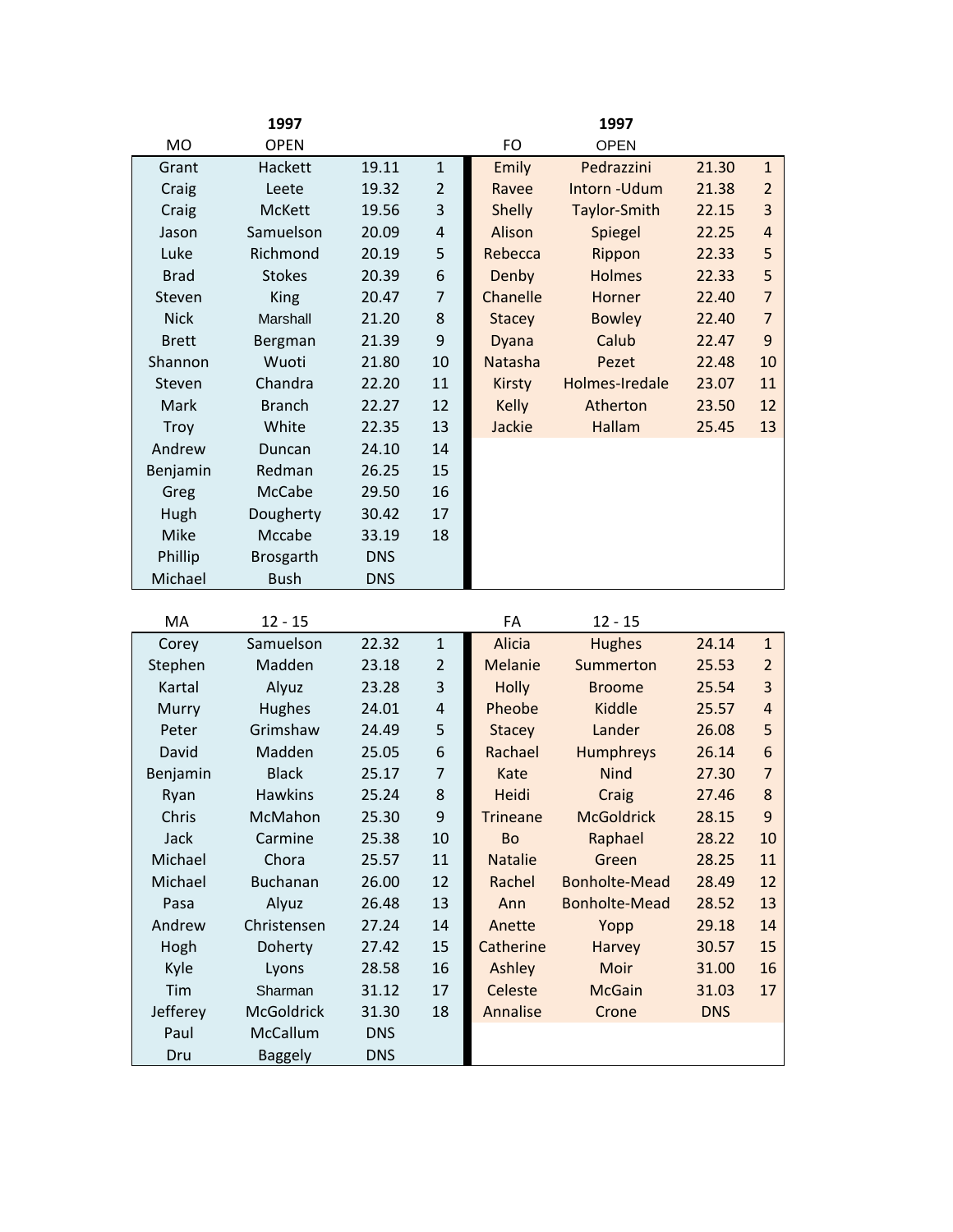| <b>MB</b> | $16 - 19$      |       |                | <b>FB</b>      | $16 - 19$         |            |                |
|-----------|----------------|-------|----------------|----------------|-------------------|------------|----------------|
| Sam       | Fuller         | 21.33 | $\mathbf{1}$   | Emma           | Hutchison         | 23.45      | $\mathbf{1}$   |
| Zane      | Holmes         | 21.35 | $\overline{2}$ | Lyn            | Raphael           | 25.07      | $\overline{2}$ |
| Timothy   | Lennon         | 21.50 | 3              | <b>Brook</b>   | <b>Colless</b>    | 25.37      | 3              |
| Fergus    | Hutchison      | 21.55 | $\overline{4}$ | Liza           | Flatley           | 26.35      | 4              |
| Adam      | Leddy          | 23.28 | 5              | Lyndsey        | Hampson           | 27.34      | 5              |
| Nathan    | Jones          | 24.36 | 6              | Laura          | Marshall          | 28.44      | 6              |
| Luke      | Rennie         | 25.15 | $\overline{7}$ | Karen          | <b>Hickox</b>     | 30.55      | $\overline{7}$ |
| Toby      | Carlisle       | 25.20 | 8              | Isabelle       | Pfaeltli          | 31.34      | 8              |
| Mathew    | Grant          | 28.33 | 9              | <b>Nicole</b>  | Ziebell           | 31.38      | 9              |
| Damian    | <b>Masters</b> | 29.11 | 10             | Sandi          | <b>McGoldrick</b> | 32.30      | 10             |
| Bill      | Henningham     | 32.25 | 11             | Jasmine        | <b>Collins</b>    | <b>DNS</b> |                |
|           |                |       |                |                |                   |            |                |
| <b>MC</b> | $20 - 24$      |       |                | FC             | $20 - 24$         |            |                |
| Matthew   | Chappel        | 21.44 | $\mathbf 1$    | Elizabeth      | <b>Barnett</b>    | 28.26      | $\mathbf{1}$   |
| Kane      | Oakley         | 23.20 | $\overline{2}$ | Leanne         | Dorrington        | 28.34      | $\overline{2}$ |
| Matthew   | Lennon         | 23.41 | 3              | Victoria       | Hammond           | 28.35      | 3              |
| Matt      | Logan          | 24.11 | 4              | Sazanne        | Humphrey          | 28.38      | $\overline{4}$ |
| Matthew   | Wilkinson      | 25.22 | 5              | Jenny          | Welnick           | 29.02      | 5              |
| Phillip   | <b>Bullock</b> | 25.42 | 6              | Elizabeth      | <b>Morrison</b>   | 29.03      | 6              |
| Michael   | Boylson        | 26.13 | $\overline{7}$ | Jennie         | Olsen             | 30.52      | $\overline{7}$ |
| Danny     | Drew           | 26.28 | 8              | <b>Nicole</b>  | Sandon            | 31.59      | 8              |
| Simon     | Whittle        | 26.55 | 9              | <b>Ricky</b>   | <b>Bligh</b>      | 32.48      | 9              |
| James     | Foster         | 26.58 | 10             | <b>Melanie</b> | Cox               | 33.50      | 10             |
| Mark      | Gieus          | 27.39 | 11             | Jane           | Macfarlane        | 37.00      | 11             |
| Tod       | Horton         | 27.41 | 12             | <b>Bettina</b> | Jensen            | 37.52      | 12             |
| Gerard    | Drennan        | 28.12 | 13             | Lisa           | Tamburrino        | 37.53      | 13             |
| Matt      | Goldman        | 40.50 | 14             | G              | Campbell          | 40.50      | 14             |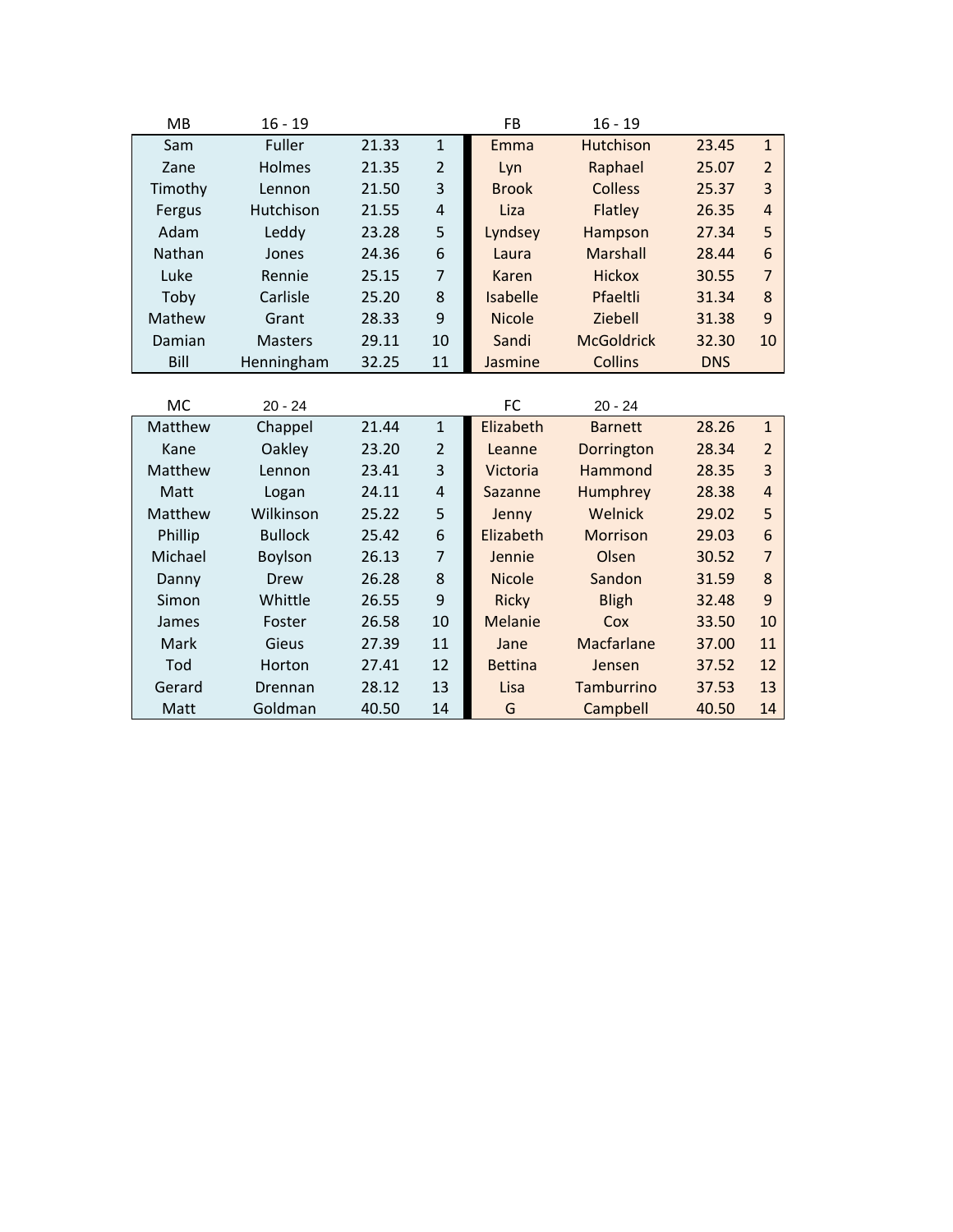| <b>MD</b>     | $25 - 29$      |            |                  | <b>FD</b>       | $25 - 29$       |       |                |
|---------------|----------------|------------|------------------|-----------------|-----------------|-------|----------------|
| Adam          | <b>Mullens</b> | 23.42      | $\mathbf{1}$     | Roberta         | Mott            | 28.32 | $\mathbf{1}$   |
| Matt          | Shady          | 25.06      | $\overline{2}$   | Lyndal          | Green           | 28.36 | $\overline{2}$ |
| Rob           | Izzard         | 25.27      | 3                | Deborah         | Henley          | 28.38 | 3              |
| Tony          | Speigel        | 26.03      | $\pmb{4}$        | Jane            | <b>Hitchins</b> | 28.53 | $\overline{4}$ |
| <b>Brian</b>  | Cox            | 26.45      | 5                | <b>Kim</b>      | <b>Blomdahl</b> | 28.56 | 5              |
| Haig          | Gilchrist      | 27.12      | 6                | Katrina         | <b>Mullins</b>  | 31.45 | 6              |
| <b>Marcus</b> | <b>Riches</b>  | 27.50      | $\overline{7}$   | Monika          | Mather          | 32.12 | $\overline{7}$ |
| Rodney        | Anderson       | 28.20      | 8                | <b>Margaret</b> | <b>McDonald</b> | 32.25 | 8              |
| Chris         | Ryan           | 28.21      | $\boldsymbol{9}$ | Elizabeth       | Connellan       | 33.17 | 9              |
| Bevan         | <b>Butcher</b> | 28.22      | 10               | Helen           | Gream           | 33.19 | 10             |
| Jason         | Craig          | 28.39      | 11               | Leanne          | <b>King</b>     | 35.38 | 11             |
| Mark          | <b>Brown</b>   | 29.14      | 12               | <b>Heather</b>  | Mitchell        | 37.00 | 12             |
| Matthew       | Panguno        | 29.36      | 13               | <b>Tracey</b>   | <b>Butcher</b>  | 37.52 | 13             |
| Craig         | <b>Banks</b>   | 30.41      | 14               |                 |                 |       |                |
| Peter         | Earls          | 30.47      | 15               |                 |                 |       |                |
| Kenneth       | Robinson       | 31.17      | 16               |                 |                 |       |                |
| Steven        | Cribbin        | 31.54      | 17               |                 |                 |       |                |
| David         | Flannery       | 33.39      | 18               |                 |                 |       |                |
| Peter         | <b>Stock</b>   | 34.58      | 19               |                 |                 |       |                |
| David         | Pauza          | 35.50      | 20               |                 |                 |       |                |
| Phil          | Calub          | 35.50      | 20               |                 |                 |       |                |
| Richard       | Roper          | 37.51      | 22               |                 |                 |       |                |
| Peter         | Symonds        | 42.41      | 23               |                 |                 |       |                |
| Zot           | Zanolla        | <b>DNF</b> |                  |                 |                 |       |                |
| David         | Enright        | <b>DNS</b> |                  |                 |                 |       |                |
| Patrick       | McCloskey      | <b>DNS</b> |                  |                 |                 |       |                |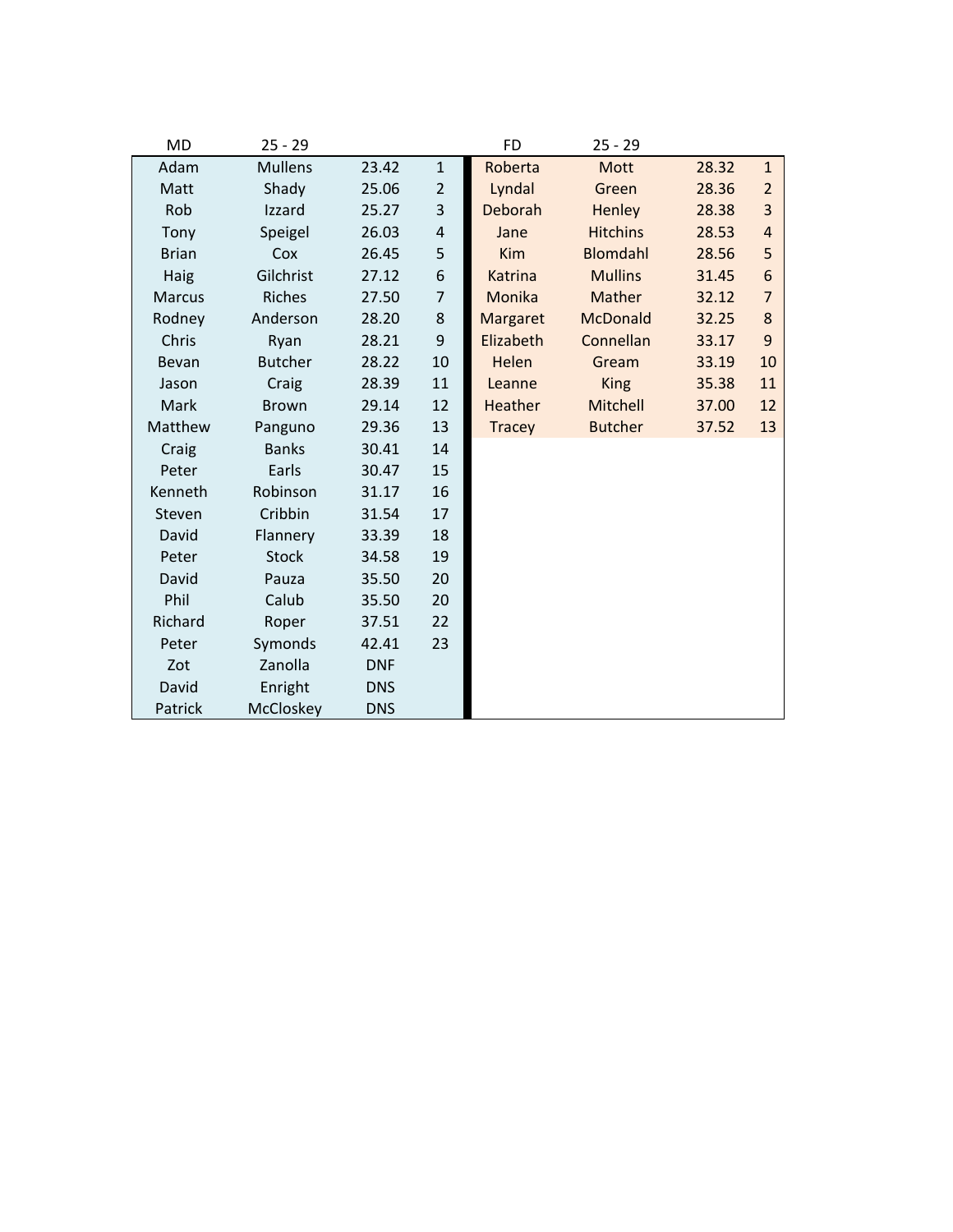| ME             | $30 - 34$      |            |                | <b>FE</b>       | $30 - 34$      |       |                |
|----------------|----------------|------------|----------------|-----------------|----------------|-------|----------------|
| Gary           | Watson         | 21.16      | $\mathbf 1$    | Helen           | <b>Bailley</b> | 25.35 | $\mathbf{1}$   |
| Gary           | Ireland        | 23.30      | $\overline{2}$ | Linda           | O'Connor       | 27.20 | $\overline{2}$ |
| Greg           | Rowsell        | 23.38      | 3              | Caroline        | Watson         | 27.48 | $\overline{3}$ |
| <b>Brendon</b> | Seipolt        | 24.18      | 4              | Caroline        | Quinn          | 28.40 | $\overline{4}$ |
| Alistair       | Howe           | 25.24      | 5              | <b>Bronyn</b>   | Hine           | 28.50 | 5              |
| Geoff          | Bensley        | 25.32      | 6              | <b>Karen</b>    | Kerr           | 29.07 | 6              |
| lan            | Carbonel       | 25.40      | 7              | <b>Michelle</b> | Whiticker      | 31.08 | $\overline{7}$ |
| Tony           | Trimble        | 25.55      | 8              | Ann             | Lewis          | 31.16 | 8              |
| David          | Mahon          | 26.40      | 9              | Elizabeth       | Scherrer       | 31.50 | 9              |
| <b>Brad</b>    | Stafford       | 27.06      | 10             | <b>Maria</b>    | Fernance       | 32.34 | 10             |
| Steven         | Gibbesons      | 27.17      | 11             | Meg             | <b>Blogg</b>   | 32.37 | 11             |
| Greg           | Gooley         | 27.22      | 12             | Venessa         | Naser          | 32.53 | 12             |
| Peter          | Fahey          | 27.33      | 13             | Paula           | <b>Banks</b>   | 33.46 | 13             |
| Damian         | Disson         | 27.35      | 14             | Sharon          | <b>Burns</b>   | 34.50 | 14             |
| <b>Neil</b>    | Vaughan        | 27.38      | 15             | <b>Marion</b>   | <b>Sanders</b> | 38.05 | 15             |
| Michael        | Dougherty      | 27.40      | 16             | Anna            | Pozzi          | 38.06 | 16             |
| Mark           | Whiticker      | 27.42      | 17             |                 |                |       |                |
| Steven         | Tester         | 27.44      | 18             |                 |                |       |                |
| Andrew         | Scott          | 27.44      | 18             |                 |                |       |                |
| Scott          | <b>Summers</b> | 28.38      | 20             |                 |                |       |                |
| Nigel          | McKinnon       | 28.58      | 21             |                 |                |       |                |
| Daren          | <b>Nobbs</b>   | 29.18      | 22             |                 |                |       |                |
| Justin         | <b>Boulton</b> | 29.31      | 23             |                 |                |       |                |
| Andrew         | <b>Burns</b>   | 29.38      | 24             |                 |                |       |                |
| Stewart        | Verity         | 29.43      | 25             |                 |                |       |                |
| Anthony        | Yopp           | 30.02      | 26             |                 |                |       |                |
| Craig          | Kelly          | 30.13      | 27             |                 |                |       |                |
| Chris          | Bowden         | 30.19      | 28             |                 |                |       |                |
| Dirk           | Wymer          | 30.40      | 29             |                 |                |       |                |
| Arne           | Rubinstein     | 30.40      | 29             |                 |                |       |                |
| <b>Brett</b>   | Stephensen     | 30.40      | 29             |                 |                |       |                |
| Mike           | Punch          | 30.47      | 32             |                 |                |       |                |
| Phillip        | Matthews       | 31.39      | 33             |                 |                |       |                |
| Gavin          | Harm           | 32.20      | 34             |                 |                |       |                |
| Paul           | Dwyer          | 34.37      | 35             |                 |                |       |                |
| Fred           | <b>Banks</b>   | 35.03      | 36             |                 |                |       |                |
| Ross           | McLennan       | 36.16      | 37             |                 |                |       |                |
| Charlie        | Hannavy        | 38.47      | 38             |                 |                |       |                |
| Ross           | <b>Bowler</b>  | <b>DNS</b> |                |                 |                |       |                |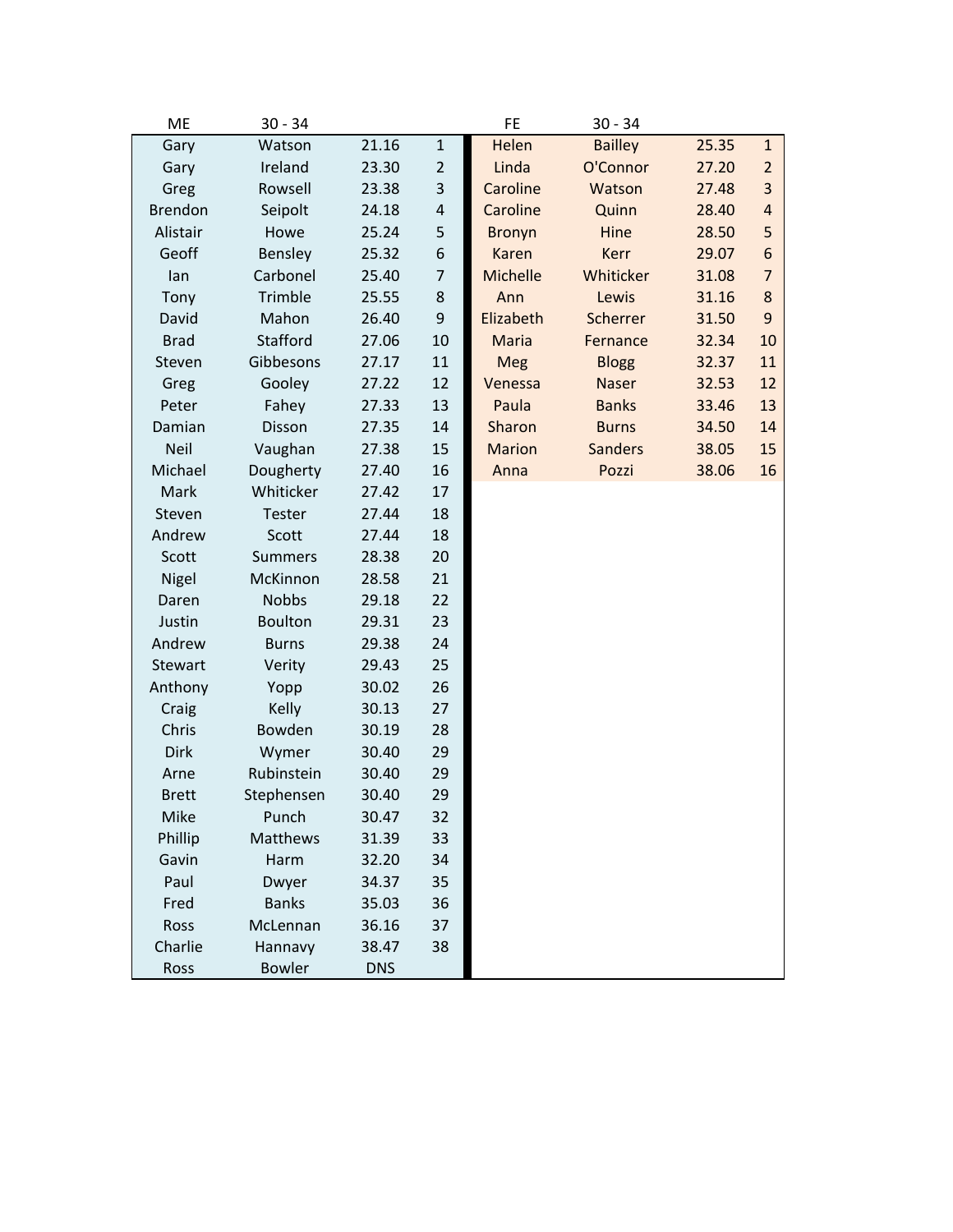| MF             | $35 - 39$      |            |                | FF             | $35 - 39$       |            |                |
|----------------|----------------|------------|----------------|----------------|-----------------|------------|----------------|
| Stephen        | Fry            | 21.56      | $\mathbf 1$    | Angela         | Waite           | 27.21      | $\mathbf{1}$   |
| Colin          | Mustoe         | 23.04      | $\overline{c}$ | Janelle        | <b>McCosker</b> | 28.05      | $\overline{2}$ |
| Lawrence       | Reece          | 23.13      | 3              | Leanne         | Greer           | 28.51      | 3              |
| Gregory        | Fettell        | 24.56      | 4              | Carolyn        | Finter          | 29.29      | $\overline{4}$ |
| Jeff           | Vidler         | 25.02      | 5              | Joanne         | Pearce          | 29.58      | 5              |
| Peter          | Crosswaite     | 25.13      | 6              | <b>Maxine</b>  | <b>Danes</b>    | 30.22      | 6              |
| Peter          | Jacobsen       | 25.36      | 7              | Margaret       | Rose            | 30.32      | $\overline{7}$ |
| Paul           | Moosberger     | 25.53      | 8              | <b>Natalie</b> | <b>Butcher</b>  | 30.39      | 8              |
| Donald         | Opie           | 26.03      | 9              | Sue            | <b>Brown</b>    | 30.45      | 9              |
| Gary           | Ellem          | 26.52      | 10             | Marianne       | <b>McGrane</b>  | 31.26      | 10             |
| Garry          | Templeman      | 26.56      | 11             | Elizabeth      | O'Hare          | 32.17      | 11             |
| Tony           | Margan         | 27.30      | 12             | Susan          | Hunt            | 32.35      | 12             |
| David          | Gray           | 27.46      | 13             | <b>Dianne</b>  | <b>Blayney</b>  | 32.44      | 13             |
| G              | <b>Burton</b>  | 28.07      | 14             | Catherine      | Johnson         | 32.50      | 14             |
| Michael        | Freeman        | 28.18      | 15             | <b>Maree</b>   | Yopp            | 32.55      | 15             |
| <b>Neville</b> | Green          | 29.15      | 16             | Elizabeth      | Gamin           | 33.10      | 16             |
| <b>Brian</b>   | Edwards        | 29.17      | 17             | Michelle       | <b>Tredoux</b>  | 36.21      | 17             |
| Colin          | Bramwell       | 29.20      | 18             | Jennifer       | Smith           | 36.38      | 18             |
| Glenn          | Follent        | 29.26      | 19             | Katrina        | <b>Bull</b>     | 37.05      | 19             |
| Kevin          | Gottstein      | 29.29      | 20             | <b>Barbara</b> | Jensen          | 38.13      | 20             |
| Garry          | <b>Simes</b>   | 29.50      | 21             | Regina         | Schuller        | 38.17      | 21             |
| Peter          | McDougal       | 30.03      | 22             | Sue            | Jacobsen        | <b>DNS</b> |                |
| Ken            | Potter         | 30.11      | 23             | Susan          | Mannix          | <b>DNS</b> |                |
| James          | Johnston       | 30.29      | 24             |                |                 |            |                |
| Tim            | Perry          | 30.40      | 25             |                |                 |            |                |
| Laurence       | Ryan           | 30.49      | 26             |                |                 |            |                |
| David          | Green          | 31.03      | 27             |                |                 |            |                |
| Greg           | Flynn          | 31.09      | 28             |                |                 |            |                |
| John           | Linton         | 31.20      | 29             |                |                 |            |                |
| Mark           | Carron         | 31.32      | 30             |                |                 |            |                |
| <b>Bob</b>     | Hodge          | 31.45      | 31             |                |                 |            |                |
| Terance        | Parnis         | 32.24      | 32             |                |                 |            |                |
| Gregory        | Yopp           | 32.45      | 33             |                |                 |            |                |
| Stephen        | Goldie         | 32.51      | 34             |                |                 |            |                |
| Kevin          | Fraser         | 32.57      | 35             |                |                 |            |                |
| Michael        | Barry          | 33.10      | 36             |                |                 |            |                |
| Tim            | O'Rielly       | 33.20      | 37             |                |                 |            |                |
| Murray         | Sutton         | 33.20      | 37             |                |                 |            |                |
| Douglas        | Adams          | 33.33      | 39             |                |                 |            |                |
| Neil           | Cockerill      | 34.21      | 40             |                |                 |            |                |
| Robert         | Hogg           | 35.16      | 41             |                |                 |            |                |
| Michael        | van der Drift  | 36.51      | 42             |                |                 |            |                |
| Greg           | <b>Trew</b>    | 37.09      | 43             |                |                 |            |                |
| Terry          | Smith          | 37.45      | 44             |                |                 |            |                |
| Wayne          | Edwards        | 38.11      | 45             |                |                 |            |                |
| William        | Dodson         | 38.15      | 46             |                |                 |            |                |
| Graeme         | Gilloghy       | 41.25      | 47             |                |                 |            |                |
| Peter          | <b>Brammer</b> | 46.10      | 48             |                |                 |            |                |
| Bernie         | Maloney        | <b>DNS</b> |                |                |                 |            |                |
| MG             | $40 - 44$      |            |                | FG             | $40 - 44$       |            |                |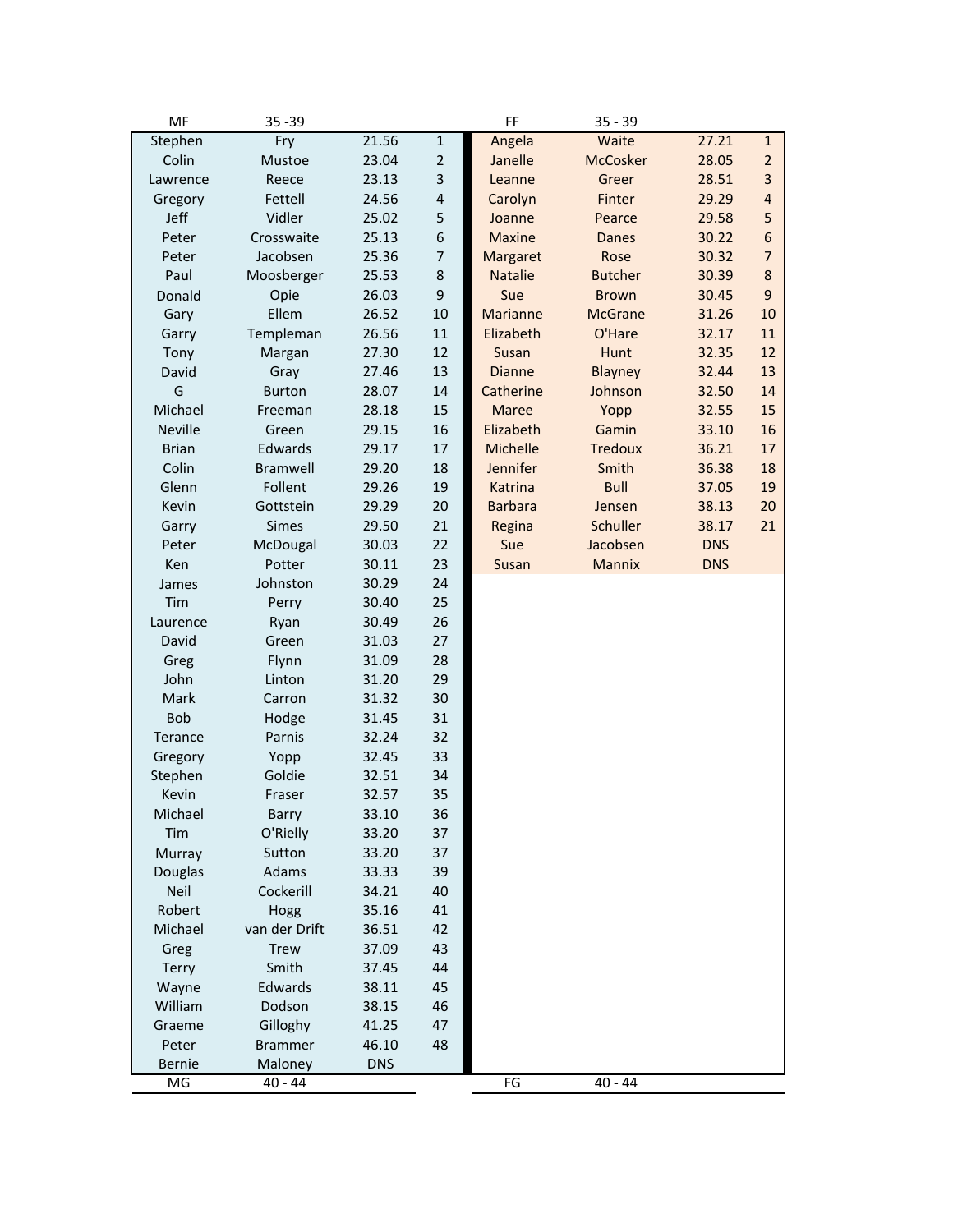| Greg         | <b>Bush</b>            | 23.34          | $\mathbf{1}$   | Helen           | Cox          | 26.55      | $\mathbf{1}$   |
|--------------|------------------------|----------------|----------------|-----------------|--------------|------------|----------------|
| Mark         | Paul                   | 23.35          | $\overline{2}$ | Karen           | Robinson     | 27.02      | $\overline{2}$ |
| Andrew       | Kerr                   | 24.42          | 3              | Peta            | Michael      | 27.50      | $\overline{3}$ |
| Rick         | Taylor                 | 25.00          | $\overline{4}$ | Janette         | Phelps       | 28.04      | $\overline{4}$ |
| Jim          | Dougherty              | 25.53          | 5              | Katrina         | <b>Slack</b> | 29.40      | 5              |
| Greg         | Iredale                | 25.57          | 6              | <b>Bobbie</b>   | Winger       | 30.05      | 6              |
| Mick         | Gooley                 | 26.33          | $\overline{7}$ | Wendy           | <b>Boyd</b>  | 33.54      | $\overline{7}$ |
| Peter        | Ambrose                | 26.36          | $\bf 8$        | <b>Jennifer</b> | Prince       | 35.15      | 8              |
| Robert       | <b>Brown</b>           | 26.36          | 8              | Margaret        | Carney       | 37.28      | 9              |
| Jeff         | Porter                 | 26.48          | 10             | Jane            | I'Ons        | 38.51      | 10             |
| Mark         | Walker                 | 26.51          | 11             | Robyn           | Cruickshank  | <b>DNF</b> |                |
| Greg         | Paterson               | 26.56          | 12             | Aafke           | Raftery      | <b>DNS</b> |                |
| Stephen      | Arndell                | 27.14          | 13             |                 |              |            |                |
| David        | Zemek                  | 27.37          | 14             |                 |              |            |                |
| Anthony      | Johnson                | 27.40          | 15             |                 |              |            |                |
| Danny        | Gray                   | 27.40          | 15             |                 |              |            |                |
| John         | O'Neill                | 27.42          | 17             |                 |              |            |                |
| <b>Bob</b>   | Margetts               | 27.50          | 18             |                 |              |            |                |
| Stephen      | Hoy                    | 27.56          | 19             |                 |              |            |                |
| Tim          | <b>Harris</b>          | 27.59          | 20             |                 |              |            |                |
| Jim          | <b>Davies</b>          | 28.15          | 21             |                 |              |            |                |
| Arthur       | Carney                 | 28.50          | 22             |                 |              |            |                |
| Henry        | Alexander              | 29.22          | 23             |                 |              |            |                |
| Carl         | <b>Birch</b>           | 29.39          | 24             |                 |              |            |                |
| Greg         | Milham                 | 29.40          | 25             |                 |              |            |                |
| <b>Terry</b> | Hawkins                | 29.50          | 26             |                 |              |            |                |
| Tony         | Wilson                 | 30.08          | 27             |                 |              |            |                |
| Rayner       | Sturton                | 30.20          | 28             |                 |              |            |                |
| Greg         | Hall                   | 30.24          | 29             |                 |              |            |                |
| Michael      | McConville             | 30.35          | 30             |                 |              |            |                |
| Peter        | Phillips               | 30.40          | 31             |                 |              |            |                |
| Marc         | Vining                 | 30.42          | 32             |                 |              |            |                |
| Col          | Peak                   | 31.44          | 33             |                 |              |            |                |
| Zvi<br>Glenn | Hochman                | 32.04          | 34             |                 |              |            |                |
| Peter        | <b>Nott</b><br>Elliott | 32.51<br>33.24 | 35<br>36       |                 |              |            |                |
| John         | Gribble                | 33.51          | 37             |                 |              |            |                |
| Rob          | Siebert                | 33.52          | 38             |                 |              |            |                |
| lan          | <b>Bird</b>            | 33.53          | 39             |                 |              |            |                |
| Peter        | Kendall                | 34.11          | 40             |                 |              |            |                |
| John         | Dailhou                | 34.40          | 41             |                 |              |            |                |
| John         | Morgan                 | 34.55          | 42             |                 |              |            |                |
| John         | Gottstein              | 34.90          | 43             |                 |              |            |                |
| Steve        | Jensen                 | 35.40          | 44             |                 |              |            |                |
| James        | Graham                 | 35.51          | 45             |                 |              |            |                |
| Steve        | Parsons                | 40.20          | 46             |                 |              |            |                |
| <b>Bruce</b> | McCallum               | 41.15          | 47             |                 |              |            |                |
| Mick         | Faulkner               | <b>DNF</b>     |                |                 |              |            |                |
| Graeme       | Condie                 | <b>DNS</b>     |                |                 |              |            |                |
| Greg         | Downes                 | <b>DNS</b>     |                |                 |              |            |                |
|              |                        |                |                |                 |              |            |                |
| MH           | 45 - 49                |                |                | <b>FH</b>       | 44 - 49      |            |                |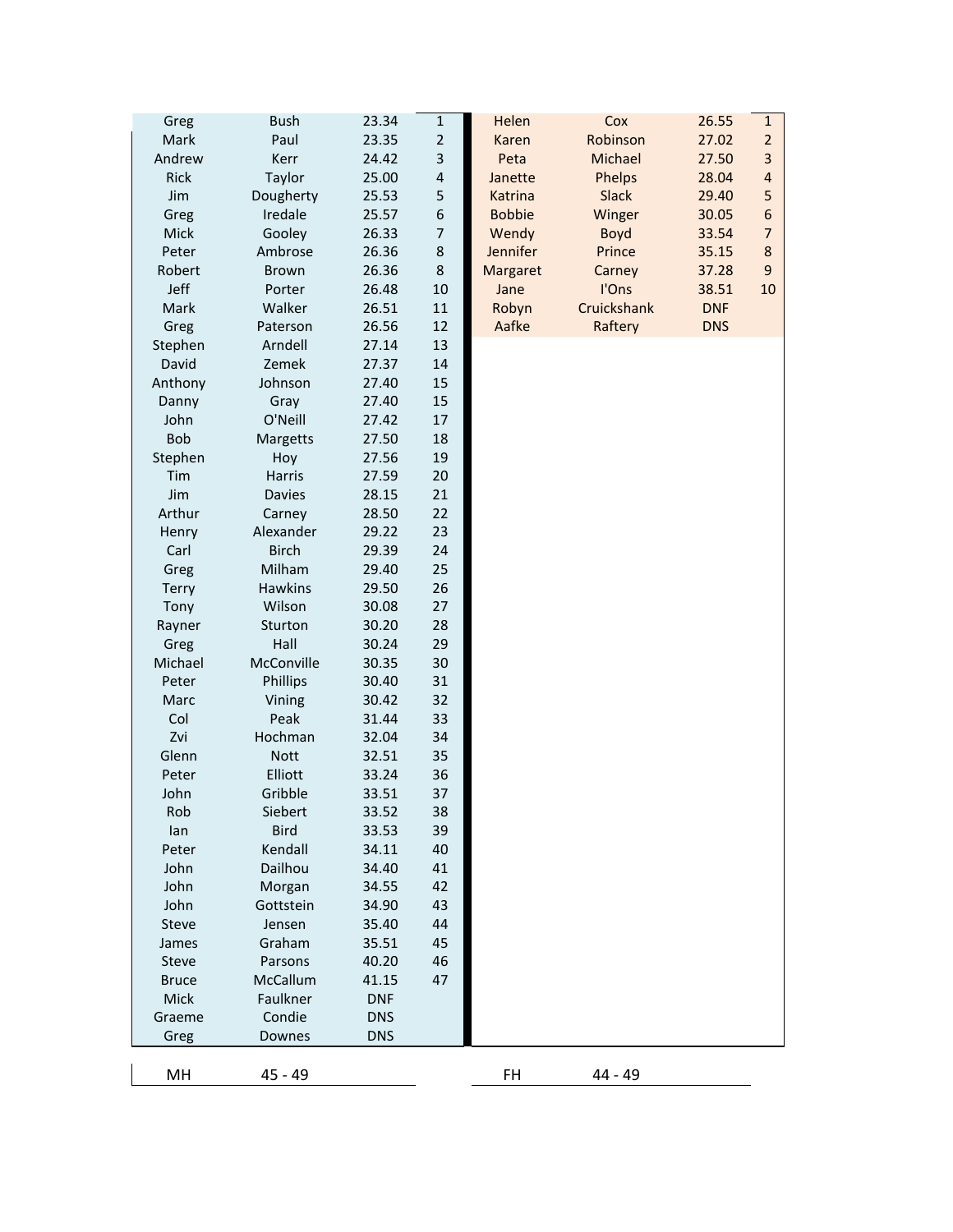| Craig       | <b>Spears</b>  | 25.39 | $\mathbf{1}$     | Elizabeth | <b>Bates</b>     | 29.25      | $\mathbf{1}$     |
|-------------|----------------|-------|------------------|-----------|------------------|------------|------------------|
| Geoff       | Sanders        | 25.47 | $\overline{2}$   | Elizabeth | Harvey           | 30.05      | $\overline{2}$   |
| Geoff       | Smith          | 26.27 | $\mathsf 3$      | Carolyn   | Young            | 30.16      | $\overline{3}$   |
| Arthur      | <b>Beer</b>    | 26.27 | 3                | Helen     | <b>Monks</b>     | 30.20      | $\sqrt{4}$       |
| Francis     | Quinn          | 26.47 | 5                | Sally     | <b>McFarlane</b> | 35.21      | 5                |
| <b>Dick</b> | Morath         | 26.48 | $\boldsymbol{6}$ | Judith    | Chant            | 35.32      | $\boldsymbol{6}$ |
| Bill        | Schulte        | 26.56 | $\overline{7}$   | Lynne     | <b>Barnes</b>    | 36.45      | $\overline{7}$   |
| Terry       | McGee          | 27.20 | 8                | Robyn     | McIntyre         | 38.08      | 8                |
| Jeff        | Rowe           | 27.21 | $\mathsf 9$      | Jeanette  | James            | <b>DNF</b> |                  |
| Robert      | Williams       | 27.23 | 10               | Christine | <b>Hughes</b>    | <b>DNS</b> |                  |
| Rob         | Boylan         | 27.32 | 11               |           |                  |            |                  |
| Peter       | Kerr           | 27.41 | 12               |           |                  |            |                  |
| Peter       | Humphreys      | 27.50 | 13               |           |                  |            |                  |
| Mark        | Gawne          | 28.00 | 14               |           |                  |            |                  |
| lan         | Cohen          | 28.03 | 15               |           |                  |            |                  |
| Paul        | Mayberry       | 28.08 | 16               |           |                  |            |                  |
| Peter       | Prince         | 28.11 | 17               |           |                  |            |                  |
| Jim         | Boyd           | 28.45 | 18               |           |                  |            |                  |
| Robert      | Kilpatrick     | 29.08 | 19               |           |                  |            |                  |
| Peter       | O'Neill        | 29.21 | 20               |           |                  |            |                  |
| Peter       | West           | 29.30 | 21               |           |                  |            |                  |
| Phillip     | McMahon        | 29.30 | 21               |           |                  |            |                  |
| John        | Partridge      | 29.33 | 23               |           |                  |            |                  |
| Tony        | Caldwell       | 29.40 | 24               |           |                  |            |                  |
| Robin       | Holt           | 29.43 | 25               |           |                  |            |                  |
| Kerry       | Savige         | 29.50 | 26               |           |                  |            |                  |
| Paul        | Ziebell        | 29.52 | 27               |           |                  |            |                  |
| Stephen     | Woodfield      | 30.07 | 28               |           |                  |            |                  |
| Ross        | Bell           | 30.14 | 29               |           |                  |            |                  |
| Peter       | Kennett        | 30.20 | 30               |           |                  |            |                  |
| Gary        | McGoldrick     | 30.30 | 31               |           |                  |            |                  |
| lan         | Ritchie        | 30.31 | 32               |           |                  |            |                  |
| Gerrard     | Collins        | 30.56 | 33               |           |                  |            |                  |
| Paul        | Mitchell       | 31.04 | 34               |           |                  |            |                  |
| Jon         | Stephenson     | 31.10 | 35               |           |                  |            |                  |
| John        | Gillett        | 31.11 | 36               |           |                  |            |                  |
| Peter       | <b>Bennett</b> | 31.16 | 37               |           |                  |            |                  |
| David       | Bonhote-Mead   | 32.05 | 38               |           |                  |            |                  |
| Robert      | Collins        | 32.12 | 39               |           |                  |            |                  |
| Dennis      | McCreadie      | 32.17 | 40               |           |                  |            |                  |
| Geoff       | Edwards        | 32.30 | 41               |           |                  |            |                  |
| Jim         | Dickson        | 32.45 | 42               |           |                  |            |                  |
| James       | <b>Speirs</b>  | 33.50 | 43               |           |                  |            |                  |
| Gary        | Harper         | 34.40 | 44               |           |                  |            |                  |
| Bernard     | Nolan          | 35.15 | 45               |           |                  |            |                  |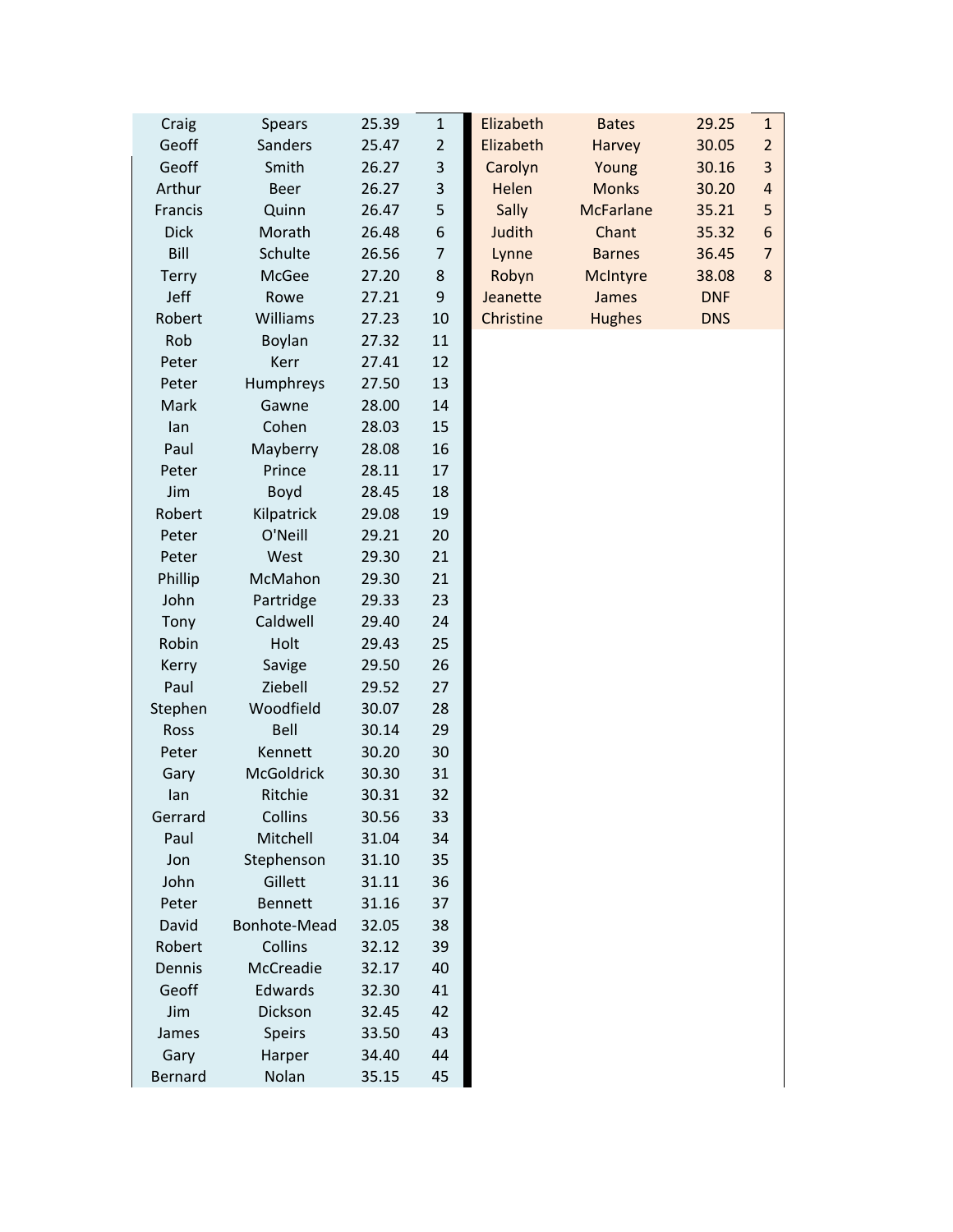| <b>Bob</b><br>Terry<br>Peter<br>Stephen<br>Bill<br>John<br>Paul<br>Adrian<br>$\mathsf{C}$<br>Richard<br>Peter<br>John<br>David | <b>Black</b><br>Robinson<br><b>Ellis</b><br>Grimshaw<br><b>Bates</b><br>Falcon<br>Watts<br>McGregor<br>Scobbie<br>Maloney<br>Mathews<br><b>Slack</b><br>Thomas | 35.22<br>35.40<br>35.53<br>36.09<br>37.53<br>41.41<br>43.20<br>43.20<br>44.36<br>50.12<br><b>DNF</b><br><b>DNS</b><br><b>DNS</b> | 46<br>47<br>48<br>49<br>50<br>51<br>52<br>52<br>54<br>55 |        |                |       |                |
|--------------------------------------------------------------------------------------------------------------------------------|----------------------------------------------------------------------------------------------------------------------------------------------------------------|----------------------------------------------------------------------------------------------------------------------------------|----------------------------------------------------------|--------|----------------|-------|----------------|
| MI                                                                                                                             | $50 - 54$                                                                                                                                                      |                                                                                                                                  |                                                          | F1     | $50 - 54$      |       |                |
| Michael                                                                                                                        | Evans                                                                                                                                                          | 23.40                                                                                                                            |                                                          | Jan    | Croft          | 41.12 | $\mathbf{1}$   |
| Greg                                                                                                                           | Reddan                                                                                                                                                         | 24.22                                                                                                                            |                                                          | Utoska | McLeod         | 45.20 | $\overline{2}$ |
| Chris                                                                                                                          | Lowry                                                                                                                                                          | 25.40                                                                                                                            |                                                          | Helen  | <b>Duancey</b> | 52.42 | 3              |
| Simon                                                                                                                          | Thorn                                                                                                                                                          | 25.50                                                                                                                            |                                                          |        |                |       |                |
| Leigh                                                                                                                          | <b>Tickle</b>                                                                                                                                                  | 27.07                                                                                                                            |                                                          |        |                |       |                |
| Peter                                                                                                                          | <b>McCormick</b>                                                                                                                                               | 27.34                                                                                                                            |                                                          |        |                |       |                |
| John                                                                                                                           | Patterson                                                                                                                                                      | 27.40                                                                                                                            |                                                          |        |                |       |                |
| David                                                                                                                          | Boylson                                                                                                                                                        | 27.40                                                                                                                            |                                                          |        |                |       |                |
| David                                                                                                                          | <b>Bullock</b>                                                                                                                                                 | 28.00                                                                                                                            |                                                          |        |                |       |                |
| Wayne                                                                                                                          | Lodington                                                                                                                                                      | 28.43                                                                                                                            |                                                          |        |                |       |                |
| Patrick                                                                                                                        | Knight                                                                                                                                                         | 28.57                                                                                                                            |                                                          |        |                |       |                |
| John                                                                                                                           | Duggin                                                                                                                                                         | 29.20                                                                                                                            |                                                          |        |                |       |                |
| Warren                                                                                                                         | Moore                                                                                                                                                          | 29.25                                                                                                                            |                                                          |        |                |       |                |
| lan                                                                                                                            | Kennedy                                                                                                                                                        | 29.36                                                                                                                            |                                                          |        |                |       |                |
| John                                                                                                                           | Gudgeon                                                                                                                                                        | 30.10                                                                                                                            |                                                          |        |                |       |                |
| Terry                                                                                                                          | Cook                                                                                                                                                           | 31.08                                                                                                                            |                                                          |        |                |       |                |
| Tony                                                                                                                           | <b>Bond</b>                                                                                                                                                    | 31.17<br>32.07                                                                                                                   |                                                          |        |                |       |                |
| Jason<br>Keith                                                                                                                 | Smith<br><b>Burdett</b>                                                                                                                                        | 32.49                                                                                                                            |                                                          |        |                |       |                |
| John                                                                                                                           | Murray                                                                                                                                                         | 33.24                                                                                                                            |                                                          |        |                |       |                |
| Tony                                                                                                                           | Quinn                                                                                                                                                          | 33.41                                                                                                                            |                                                          |        |                |       |                |
| Raymond                                                                                                                        | Adams                                                                                                                                                          | 35.08                                                                                                                            |                                                          |        |                |       |                |
| Christopher                                                                                                                    | Lawson                                                                                                                                                         | 35.50                                                                                                                            |                                                          |        |                |       |                |
| Alan                                                                                                                           | Thomas                                                                                                                                                         | 36.32                                                                                                                            |                                                          |        |                |       |                |
| Peter                                                                                                                          | Sweetman                                                                                                                                                       | 38.10                                                                                                                            |                                                          |        |                |       |                |
| Oliver                                                                                                                         | Dunne                                                                                                                                                          | 38.32                                                                                                                            |                                                          |        |                |       |                |
| John                                                                                                                           | Fuller                                                                                                                                                         | 40.00                                                                                                                            |                                                          |        |                |       |                |
| Richard                                                                                                                        | Stewart                                                                                                                                                        | 40.42                                                                                                                            |                                                          |        |                |       |                |
| Ken                                                                                                                            | <b>Barrett</b>                                                                                                                                                 | 46.07                                                                                                                            |                                                          |        |                |       |                |
| Peter                                                                                                                          | Croke                                                                                                                                                          | 52.20                                                                                                                            |                                                          |        |                |       |                |

 $\mathbf{I}$